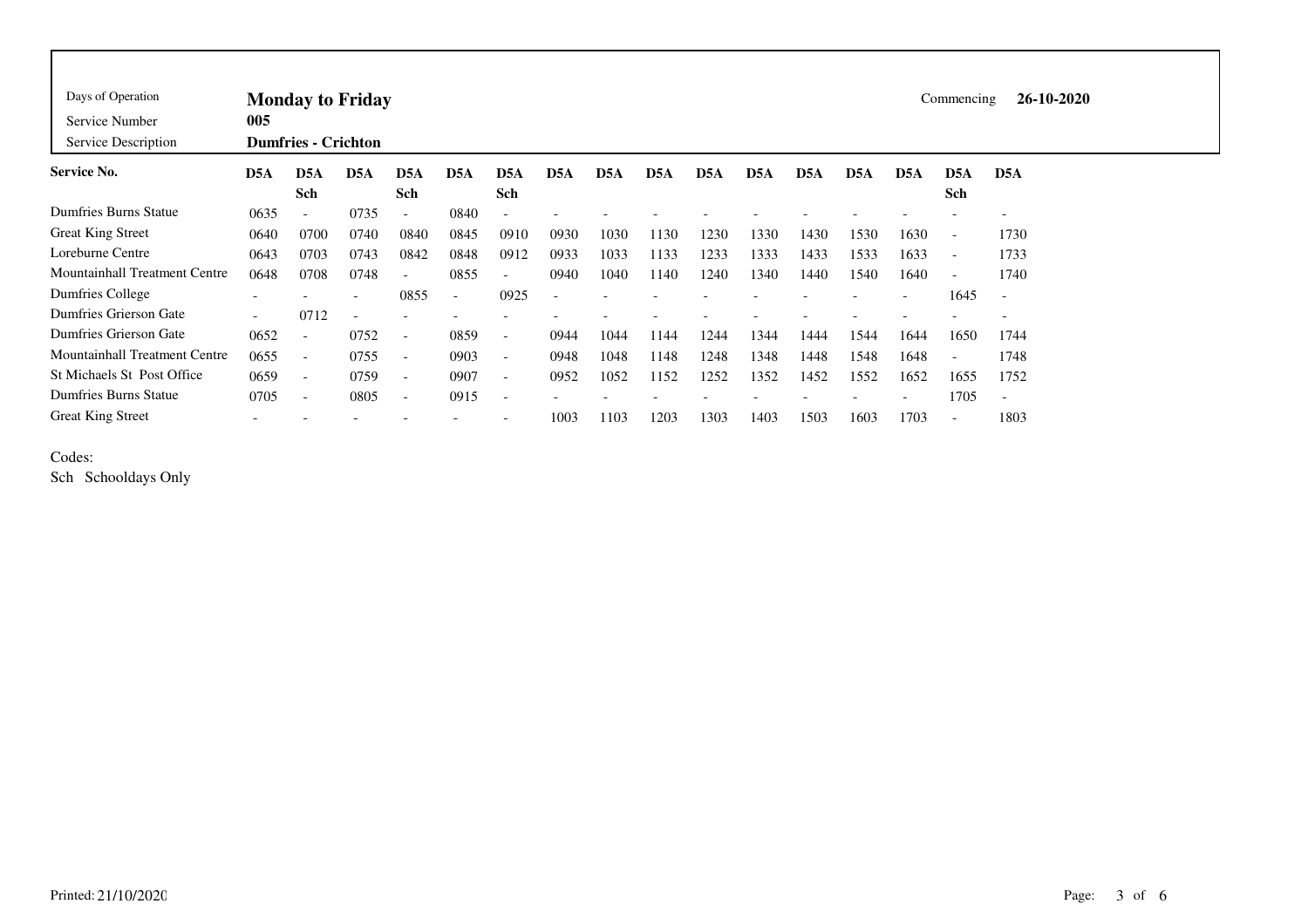| Days of Operation                    | <b>Saturday</b> |                            |                          |                          |                  |      |                  |                  |      |                  |                  |                          |
|--------------------------------------|-----------------|----------------------------|--------------------------|--------------------------|------------------|------|------------------|------------------|------|------------------|------------------|--------------------------|
| Service Number                       | 005             |                            |                          |                          |                  |      |                  |                  |      |                  |                  |                          |
| Service Description                  |                 | <b>Dumfries - Crichton</b> |                          |                          |                  |      |                  |                  |      |                  |                  |                          |
| <b>Service No.</b>                   | D5A             | D <sub>5</sub> A           | D5A                      | D <sub>5</sub> A         | D <sub>5</sub> A | D5A  | D <sub>5</sub> A | D <sub>5</sub> A | D5A  | D <sub>5</sub> A | D <sub>5</sub> A | D <sub>5</sub> A         |
| Dumfries Burns Statue                | 0635            | 0735                       | 0840                     | $\overline{\phantom{a}}$ |                  |      |                  |                  |      |                  |                  |                          |
| <b>Great King Street</b>             | 0640            | 0740                       | 0845                     | 0930                     | 1030             | 1130 | 1230             | 1330             | 1430 | 1530             | 1630             | 1730                     |
| Loreburne Centre                     | 0643            | 0743                       | 0848                     | 0933                     | 1033             | 1133 | 1233             | 1333             | 1433 | 1533             | 1633             | 1733                     |
| <b>Mountainhall Treatment Centre</b> | 0648            | 0748                       | 0855                     | 0940                     | 1040             | 1140 | 1240             | 1340             | 1440 | 1540             | 1640             | 1740                     |
| Dumfries Grierson Gate               | 0652            | 0752                       | 0859                     | 0944                     | 1044             | 1144 | 1244             | 1344             | 1444 | 1544             | 1644             | 1744                     |
| <b>Mountainhall Treatment Centre</b> | 0655            | 0755                       | 0903                     | 0948                     | 1048             | 1148 | 1248             | 1348             | 1448 | 1548             | 1648             | 1748                     |
| St Michaels St Post Office           | 0659            | 0759                       | 0907                     | 0952                     | 1052             | 1152 | 1252             | 1352             | 1452 | 1552             | 1652             | 1752                     |
| Dumfries Burns Statue                | 0705            | 0805                       | 0915                     | $\overline{\phantom{a}}$ |                  |      |                  |                  |      |                  |                  | $\overline{\phantom{a}}$ |
| <b>Great King Street</b>             |                 |                            | $\overline{\phantom{0}}$ | 1003                     | 1103             | 1203 | 1303             | 1403             | 1503 | 1603             | 1703             | 1803                     |